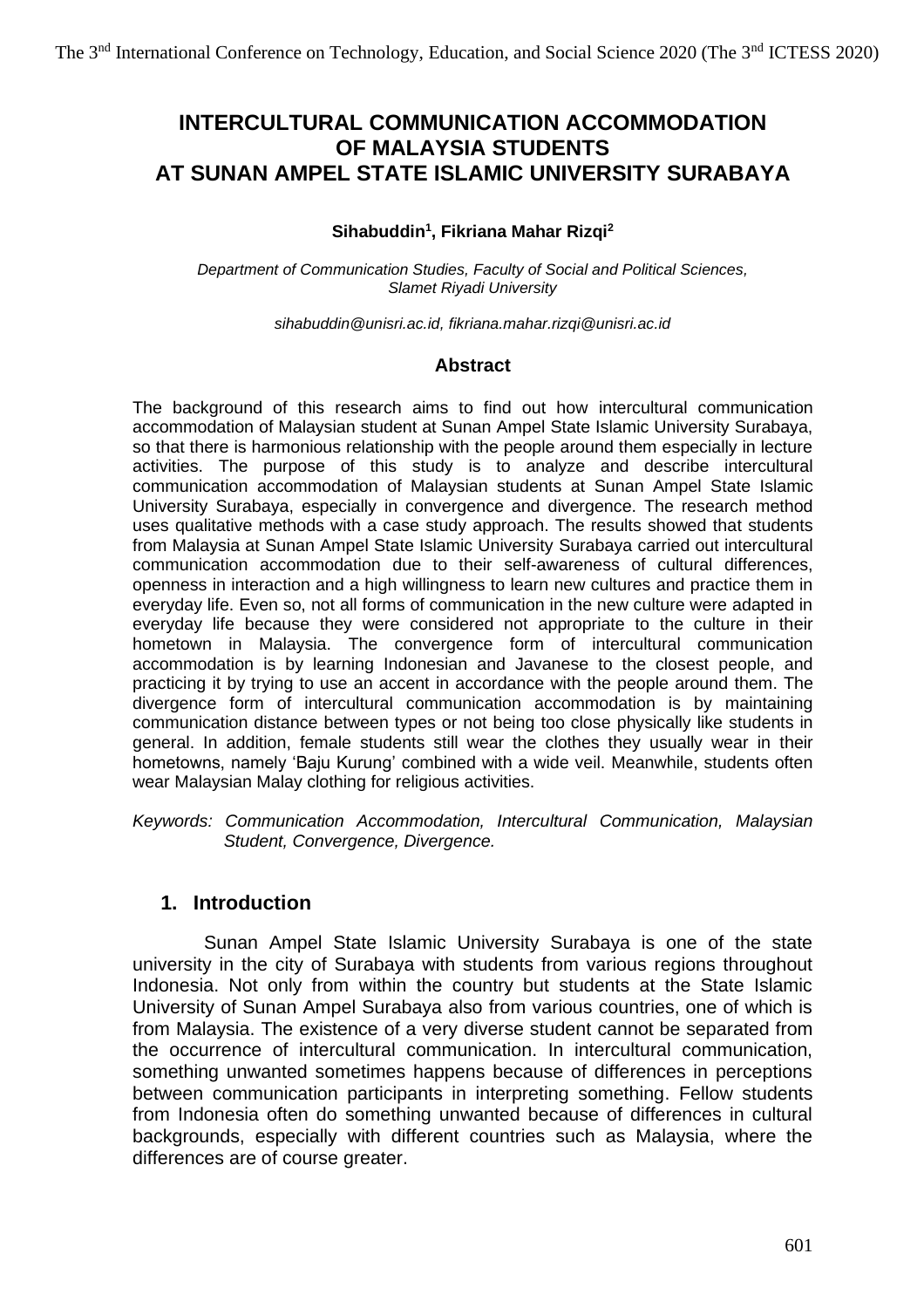Indeed, linguistically and culturally there are many similarities between Indonesia and Malaysia so that these two countries are called allied countries. However, there are also many differences between the two in many ways. So it is not surprising if students from Malaysia who study in Indonesia or vice versa need to adapt to a new environment. Moreover, the two countries have been involved in unharmonious relations several times, such as problems with national borders, culture and others, although they were finally resolved peacefully. However, even though there were several times when the relationship was less harmonious between the two countries and the existence of several cultural differences, it did not affect the harmony of intercultural communication between Malaysian students and other students. In fact, students from Malaysia are very comfortable in Surabaya as in their own village.

Students from Malaysia really enjoy studying at the Sunan Ampel State Islamic University in Surabaya. It doesn't just happen, but through several processes. The first time they lived in Surabaya there was a feeling of fear. Some even felt threatened if they saw people they didn't know. The feeling of being alienated in a foreign country due to many cultural differences makes it uncomfortable in everyday life. Moreover, not many people know the people around them. So that it caused them to be closed for a while, some even didn't talk to anyone for one week except with the lecturer for fear of making communication mistakes. However, gradually feelings of discomfort and even fear turn into something pleasant. Feeling amazed that something that was not in accordance with the customs in their hometown was considered normal even though they themselves did not do it.

From feeling uncomfortable to even being afraid of being something fun, even like being at home, it takes a lot of processes that the student from Malaysia must go through. One of them is by approaching the people around them. To approach new people, there is an intercultural communication accommodation process that runs smoothly by Malaysian students as new people. Intercultural communication accommodation carried out by students from Malaysia at Sunan Ampel State Islamic University Surabaya is important to research because it reflects how to communicate with people from different cultures, especially for people living in different countries. The results of the research are important to analyze and describe what the process of intercultural communication accommodation is so that it is easily understood in detail and clearly by the wider community. Therefore, a research was made with the title "Intercultural Communication Accomodation of Malaysia Student at Sunan Ampel State Islamic University Surabaya"

### **2. Literature Review**

Intercultural communication is a combination of two terms, namely communication and culture with their respective meanings, but the two terms have a very close relationship. Because there is no culture if there is no communication and communication it's self is a cultural product. The combination of the two related terms gives a different meaning with the two origins of the word or a new meaning. Before discussing further about intercultural communication, it would be better to touch a little on what is communication and what is culture, so there is a common perception.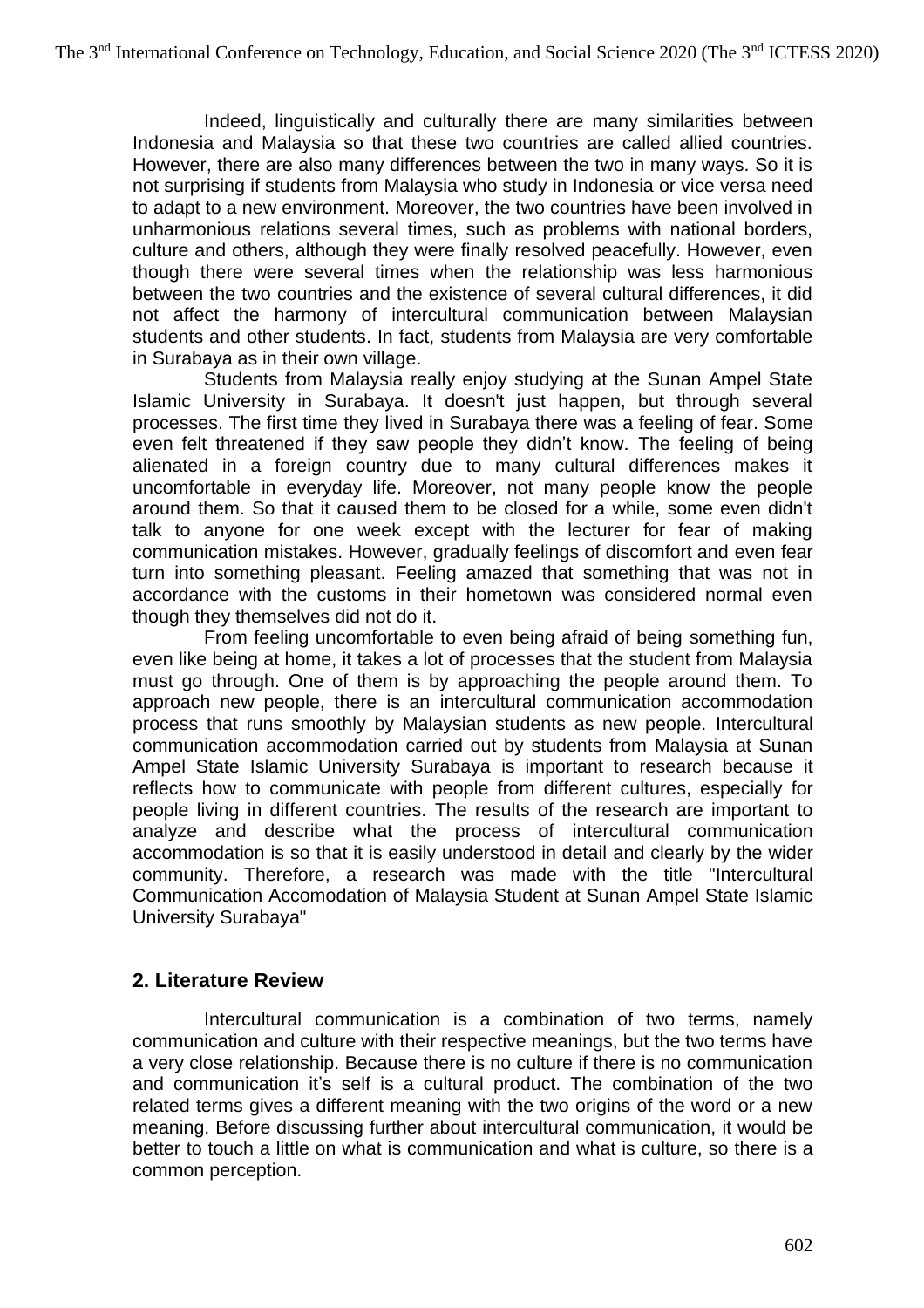In simple terms, communication can be defined as the process of delivering messages. The definition of communication according to Onong Uchyana Effendy is the process of conveying thoughts or feelings by someone (communicator) to others (communicant). Thoughts can be ideas, information, opinions, etc. that arise from his mind. Feelings can be in the form of belief, certainty, doubt, worry, anger, courage, excitement, and so on that arise from the bottom of the heart (Bungin, 2011: 31). Meanwhile, culture of meaning is simply the result of human creation. As for the definition of culture according to Soekanto (2009) culture is a complex which includes knowledge, beliefs, arts, morals, laws, customs and habits carried out by a group of community members.

### **2.1. Intercultural Communication**

Intercultural communication can simply be defined as the process of communication that occurs between people of different cultural backgrounds. The definition of intercultural communication according to Charley H. Dood in Liliweri (2009) is communication that involves communication participants who represent individuals, individuals or groups with an emphasis on differences in cultural backgrounds that affect the communication behavior of the participants. Meanwhile, Porter & Samovar in Mulyana & Rakhmat (2010) argue that intercultural communication occurs when the message producer is a member of a culture and the recipient of the message is a member of another culture. In such a problem, a person is immediately confronted with the problems that exist in a situation where a message is encoded in one culture and must be encoded in another culture.

People involved in intercultural communication expect effective communication in the midst of differences. According to Schramm in Liliweri (2001) there are four conditions for effective intercultural communication. First, respect members of other cultures as human beings. Second, respect other cultures as they are and not as desired. Third, respect the rights of other members of the culture to act differently from how to act. Fourth, competent crosscultural communicators must learn to enjoy living with people from other cultures.

### **2.2. Communication Accommodation Theory**

Before discussing communication accommodation theory, it would be nice to mention accommodation first. According to Bungin (2011), accommodation is a social process. According to Suranto Aw (2010), the communication process involving people from different socio-cultural backgrounds will be more effective if the social accommodation process runs smoothly. Social accommodation is a process of recognizing differences, but there is a willingness to reduce those differences. With reduced differences, there will also be less possibility of distortion of message interpretation in communication.

Communication accommodation theory is one of the most influential in communication science developed by Howard Giles. This theory explains how and why a person regulates communication habits according to the communication of the interlocutor. Furthermore, Giles explained that usually communication actors often pay attention to expressions, or other habits. This is called convergence or being together. The opposite is a divergence or present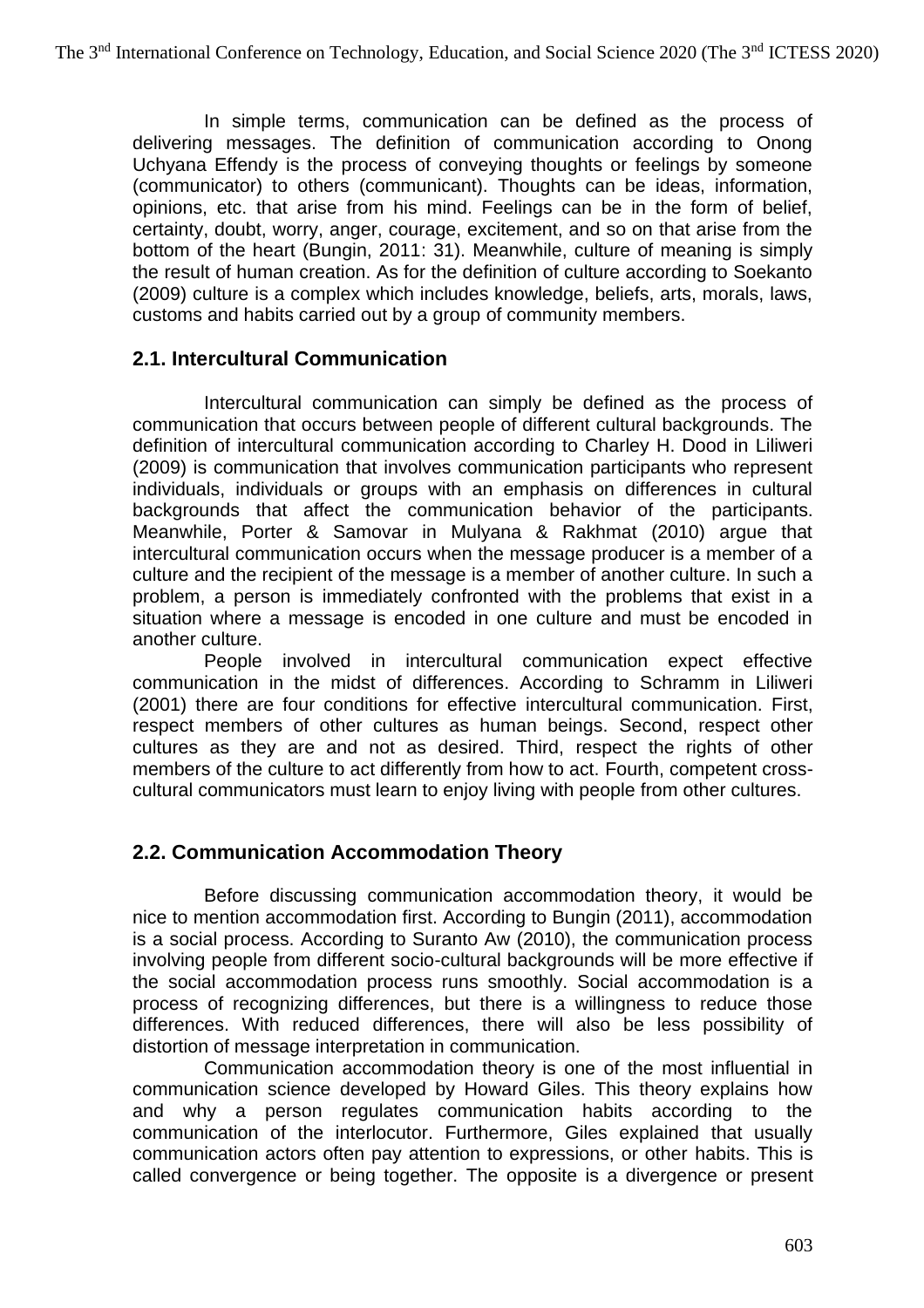one by one or in part. Divergence occurs when a speaker exaggerates their differences (Littlejohn & Foss, 2011: 183).

Griffin (2009) explains that communication accommodation theory concerns intercultural meetings when communication participants think about one of their personal identities or social identities. Giles stated that people who see himself as a unique individual will adjust the style and context of the conversation to connect with others in order to reach agreement. Conversely, when people have a strong group identity in interacting with others outside their group, this theory predicts these people will emphasize their differences in speaking styles.

West & Turner (2008) states that communication accommodation theory has four basic assumptions in which accommodation is influenced by several personal, situational and cultural circumstances, finally identified with several assumptions, including similarities and differences in speech and behavior are found in every conversation; how to perceive other people's speech and behavior will determine how to evaluate a conversation; Language and behavior provide information about social status and group membership; Accommodations vary in terms of suitability, and norms guide the accommodation process.

### **3. Research Methods**

In accordance with the formulation of the problem in this study, the researcher used qualitative research with a case study approach. Qualitative research in this study describes in detail and in depth intercultural communication of Malaysian students at Sunan Ampel State Islamic University Surabaya. In this study, researchers focused on intercultural communication accommodation of Malaysian students.

### **3.1. Qualitative Research**

According to Miles and Huberman (1992) qualitative data is very interesting. Qualitative data are the source of a broad and well-founded description and contain descriptions of processes occurring at a local level. With qualitative data one can follow and understand the flow of events chronologically, assess cause and effect within the realm of local people's minds, and obtain many useful explanations. In addition, qualitative data is more likely to guide researchers to make unexpected discoveries and to form new theoretical frameworks, such data helps researchers to go beyond preconceived notions and frameworks.

## **3.2. Case Study Approach**

The strategy in this research uses case studies. Researchers chose the case study method because the problem under study is a real phenomenon at Sunan Ampel State Islamic University Surabaya. The problem studied focuses on intercultural communication accommodation of Malaysian students at Sunan Ampel State Islamic University Surabaya. This study is not intended to obtain generalized results.

According to Mulyana (2003) a case study is a comprehensive description and explanation of various aspects of an individual, a group, an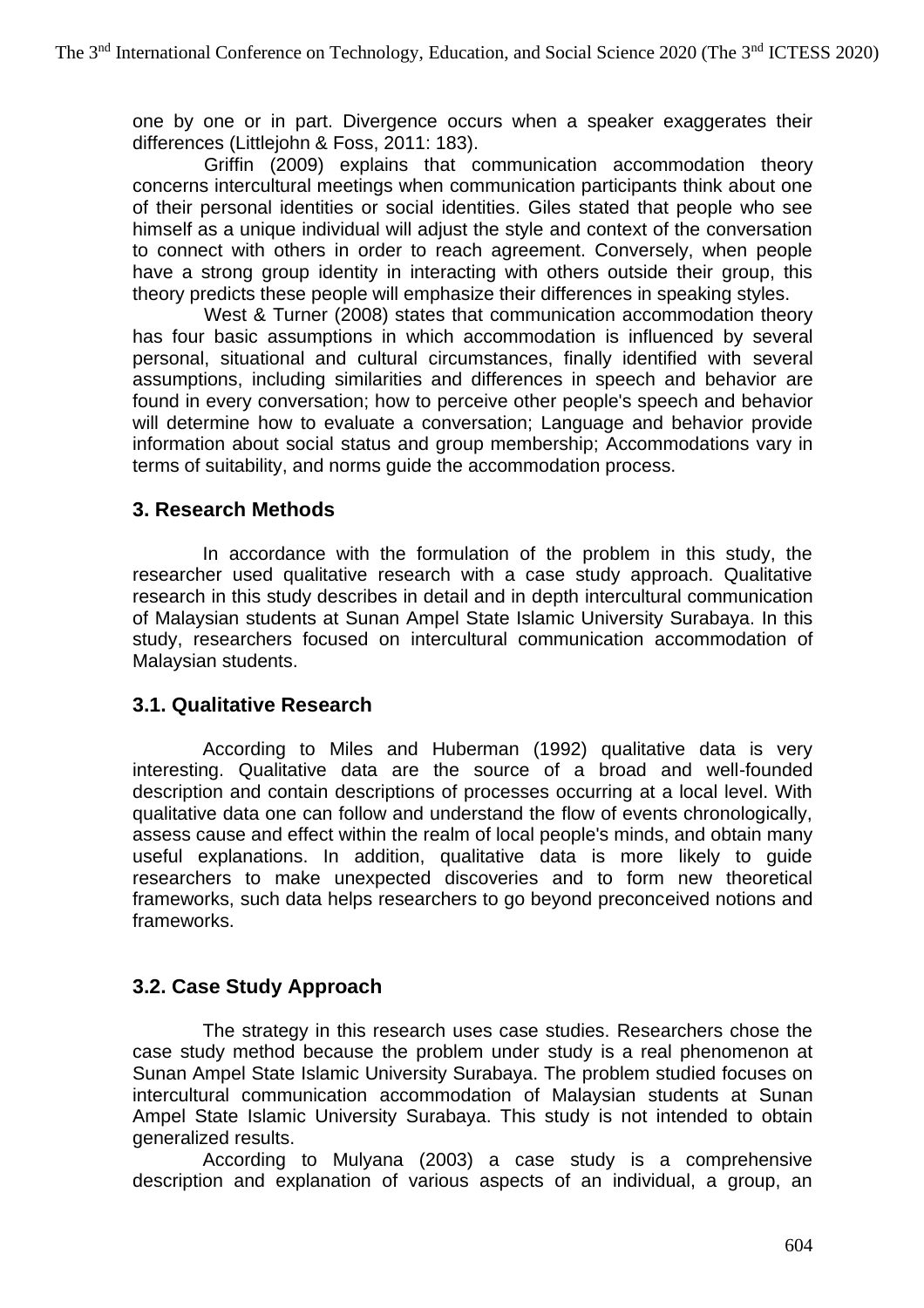organization (community), a program, or a social situation. Case study research aims to examine as much data as possible on the subject under study. Case studies are often used in research methods, interviews, observations, document review, survey results, and data that describe a case in detail.

### **4. Results and Discussion**

Students from Malaysia at Sunan Ampel State Islamic University Surabaya have managed to accommodate communication by adapting intercultural communication, so that there are no significant problems while taking lectures. The effectiveness of this intercultural communication is because it goes through a good process, with an approach such as not being picky friends, learning a lot and asking about cultures there. Even though at the beginning of living in Surabaya, there was a feeling of fear, discomfort and alienated, so they needed adjustment in a new environment. The success of intercultural communication accommodation of students from Malaysia is in accordance with what Suranto Aw (2010) stated that the communication process involving people of different socio-cultural backgrounds will be more effective if the social accommodation process runs smoothly.

Furthermore, Suranto Aw explained that social accommodation is a process that realizes differences, but there is a willingness to reduce those differences. By reducing the difference, there will be a reduction in the possibility of distortion of message interpretation in communication (2010: 80). Students from Malaysia managed to overcome these fears and discomforts because of their self-awareness of differentiating cultures, openness in knowledge and a high willingness to learn new cultures and practice them in their daily lives. So that communication distortion is reduced due to increased understanding of the language between Indonesia and Malay, even though they are still one family. Such as the use of the word *'kakak'* in Malaysia which is used to refer to an older sister, while in Surabaya it is more common for an older brother.

In addition, the success of intercultural communication accommodation lies in the reduction of different perspectives in seeing cultural differences, such as seeing the way young people interact in Surabaya in a positive side so that there is no awkwardness in interacting with the opposite sex. Although according to Malaysian students in Surabaya, the relationship between men and women is very loose than in their hometowns. However, the students from Malaysia continue to socialize like in their hometown. From the success of reducing the differences, students from Malaysia have many friends from various regions in Indonesia. In fact, it's like living in his hometown.

Even so, not all forms of communication in the new culture were adapted in everyday life because they were considered incompatible with life in their hometown in Malaysia. However, it still does not reduce the effectiveness of intercultural communication, even the form of communication that is not accommodated has become the identity of intercultural communication between Malaysian students at the State Islamic University of Sunan Ampel Surabaya. This accommodation process is in accordance with the assumptions of communication accommodation theory according to West & Turner (2008), which includes language and behavior providing information about social status and group membership. Accommodation varies in terms of conformity, and norms guide the accommodation process.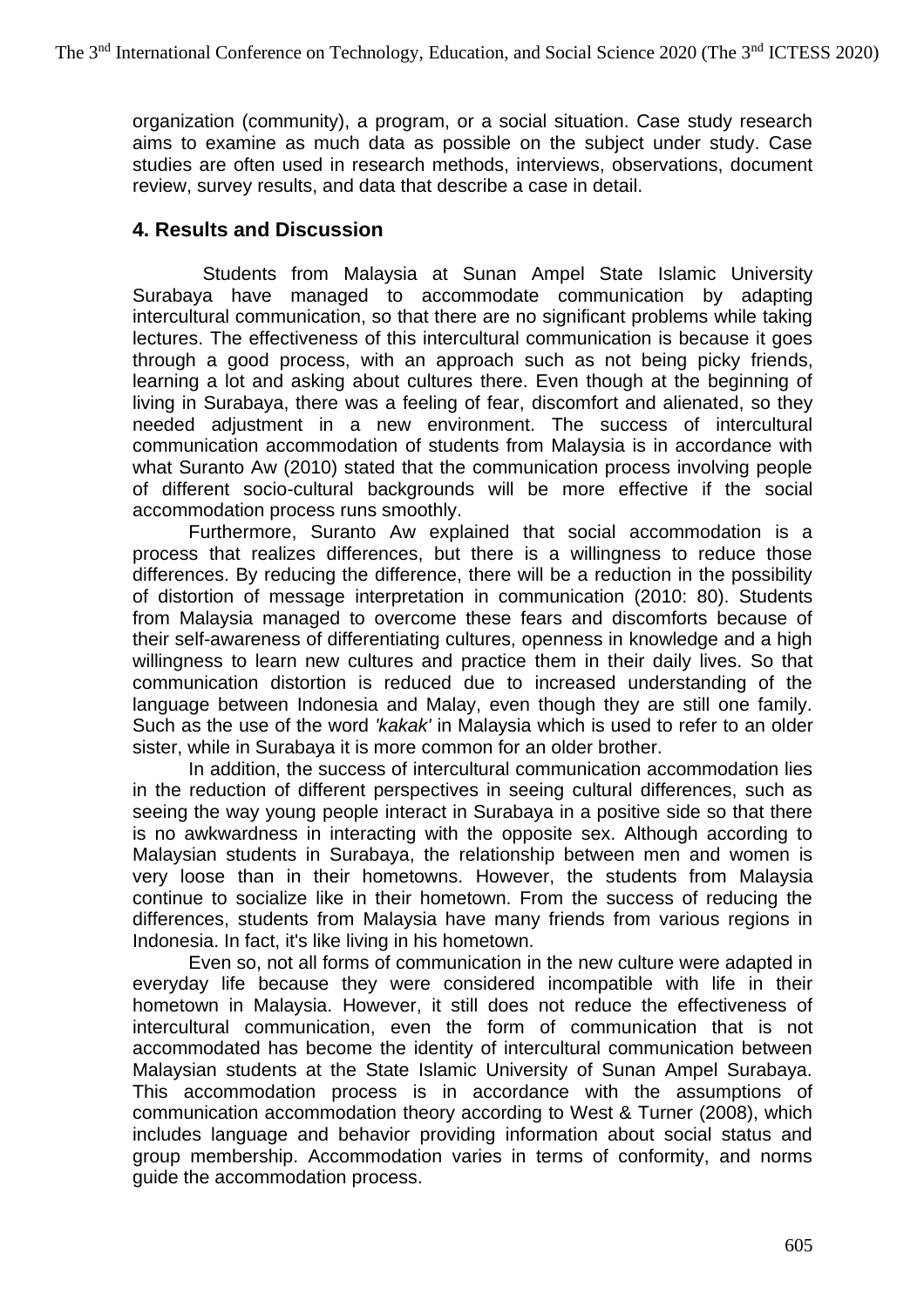## **4.1. Communication Convergence in Malaysian Students**

In communication accommodation theory, convergence is explained how and why someone regulates communication habits referring to the communication of the interlocutor. Usually communicators often pay attention to expressions, or other habits. This is called convergence or moving toward union or uniformity (Littlejohn & Foss, 2011: 183). The form of communication converage of Malaysian students here is by studying Indonesian. Although Malay and Indonesian have many similarities, there are many differences, so it is necessary to ask a lot of questions to anyone. Not only Indonesian, they also learn Javanese, some have even made a Malay-Javanese dictionary that is used personally to make it easier to communicate with people around who speak Javanese.

The awareness to learn Indonesian and Javanese is one way to regulate communication habits that refer to the interlocutor. Moreover, in using Indonesian, the student from Malaysia tried to use an accent according to the interlocutor, although sometimes they were laughed at, especially if they used Javanese because they were considered strange by the people around them. Although sometimes laughed at, they still try to communicate in accordance with the accent of the other person because they are laughed at just because they sound funny. Attempts to use an accent to suit the other person are the result of paying attention to the facial expressions of the other person and other habits. The attempt to imitate the accent or speaking style of the interlocutor is due to selfawareness of the difference between themself as a Malaysian Malay who lives among Indonesians who are dominated by Javanese.

The form of convergence of Malaysian students is in accordance with what Giles stated in Griffin (2009) that people who see themselves as unique individuals will adjust the style and context of conversation to connect with others in order to reach agreement.

### **4.2. Communication Divergence in Malaysian Students**

Divergence occurs when a speaker exaggerates the differences between communication participants (Littlejohn & Foss, 2011: 183). The communication divergence of Malaysian students at Sunan Ampel State Islamic University Surabaya is to maintain a distance of communication between the opposite sexes or not physically close like students in general. Even Malaysian students rarely communicate between the opposite sexes unless there are important matters. Maintaining distance is a form of nonverbal communication that has its own message for communication participants. Keeping a distance here gives a message about the Malaysian Malay cultural identity adhered to by those who are so thick with Islamic teachings. This form of divergence is understood by people around them, so that there is no problem with the social distance between types practiced by Malaysian students. Moreover, there are also many non-Malaysian students who apply communication distance between types.

Another form of divergence from Malaysian students is that female students continue to wear the clothes they usually wear in their hometowns, namely the 'Baju Kurung' combined with a wide veil in their daily activities. They are not influenced by the Muslim fashion styles that are being loved by other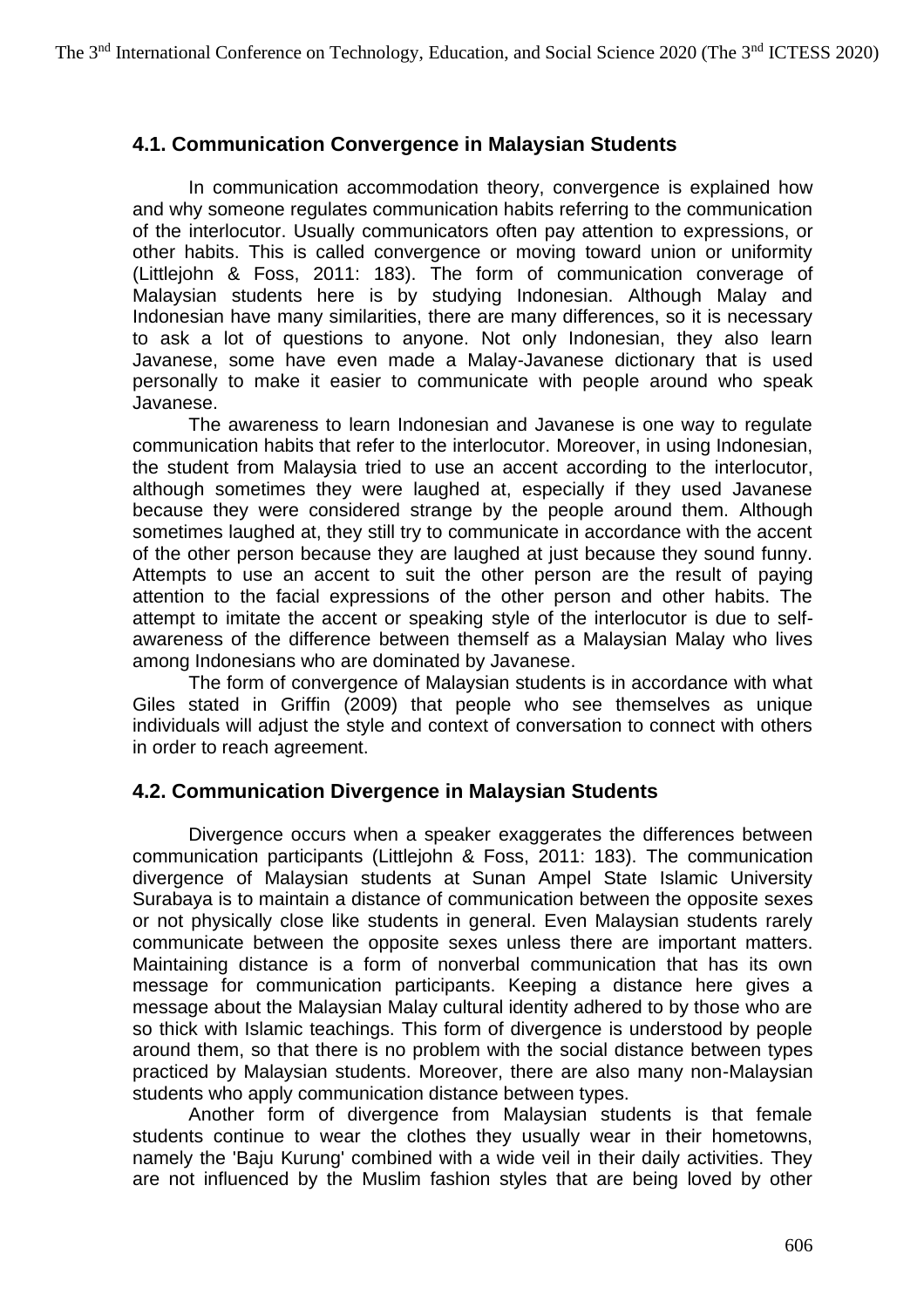students. Meanwhile, male students often wear Malaysian Malay clothing for religious activities, even though Indonesians usually wear sarongs or everyday clothes which are considered polite. This form of divergence in the form of clothing is a matter of pride because it identifies as Malaysian Malays.

In addition, another form of divergence is not being ashamed of the Malay accent, which is difficult to get rid of even though you are speaking Indonesian or Javanese. This is in accordance with what is explained in Griffin (2009) that communication accommodation theory concerns intercultural meetings when communication participants think about one of their personal identities or social identities. When people have a strong group identity in interacting with other people outside their group, this theory predicts these people will emphasize their different speaking styles.

#### **5. Conclusions**

Based on the results of the analysis and description in accordance with the research objectives, researcher made the conclusion that Malaysian students of Sunan Ampel State Islamic University Surabaya at the beginning of their stay in Surabaya were afraid and felt unfamiliar with their surroundings. However, all of this was resolved due to the smooth intercultural communication accommodation process, so that the student from Malaysia feels like in their own hometown. The intercultural communication accommodation process begins with self-awareness of cultural differences, openness in interaction and a high willingness to learn new cultures and practice them in everyday life. Even so, not all forms of communication in this new culture were adapted in everyday life because they were considered incompatible with life in their hometown in Malaysia.

### **References**

- Bungin, Burhan. (2011). *Sosiologi Komunikasi Teori, Paradigma, dan Diskursus Teknologi Komunikasi di Masyarakat.* Jakarta: Kencana Prenada Media Group.
- Griffin, Em. (2009). *A First Look At Communication Theory Seventh Edition,* New York: McGraw-Hill.
- Liliweri, Alo. (2001). *Gatra-Gatra Komunikasi Antarbudaya*. Yogyakarta: Pustaka Pelajar Offset.
- \_\_\_\_\_\_\_\_\_\_\_. (2009). *Makna Budaya dalam Komunikasi Antarbudaya*. Yogyakarta: LKiS Printing Cemerlang.
- Littlejohn, Stephen W., & Foss, Karen A. (2011). *Theories of Human Communication* (10 ed.). New Mexico: Waveland Press.
- Miles, Matthew B & Huberman, Michael. (1992). *Qualitative Data Analysis*. Jakarta: UI Press.